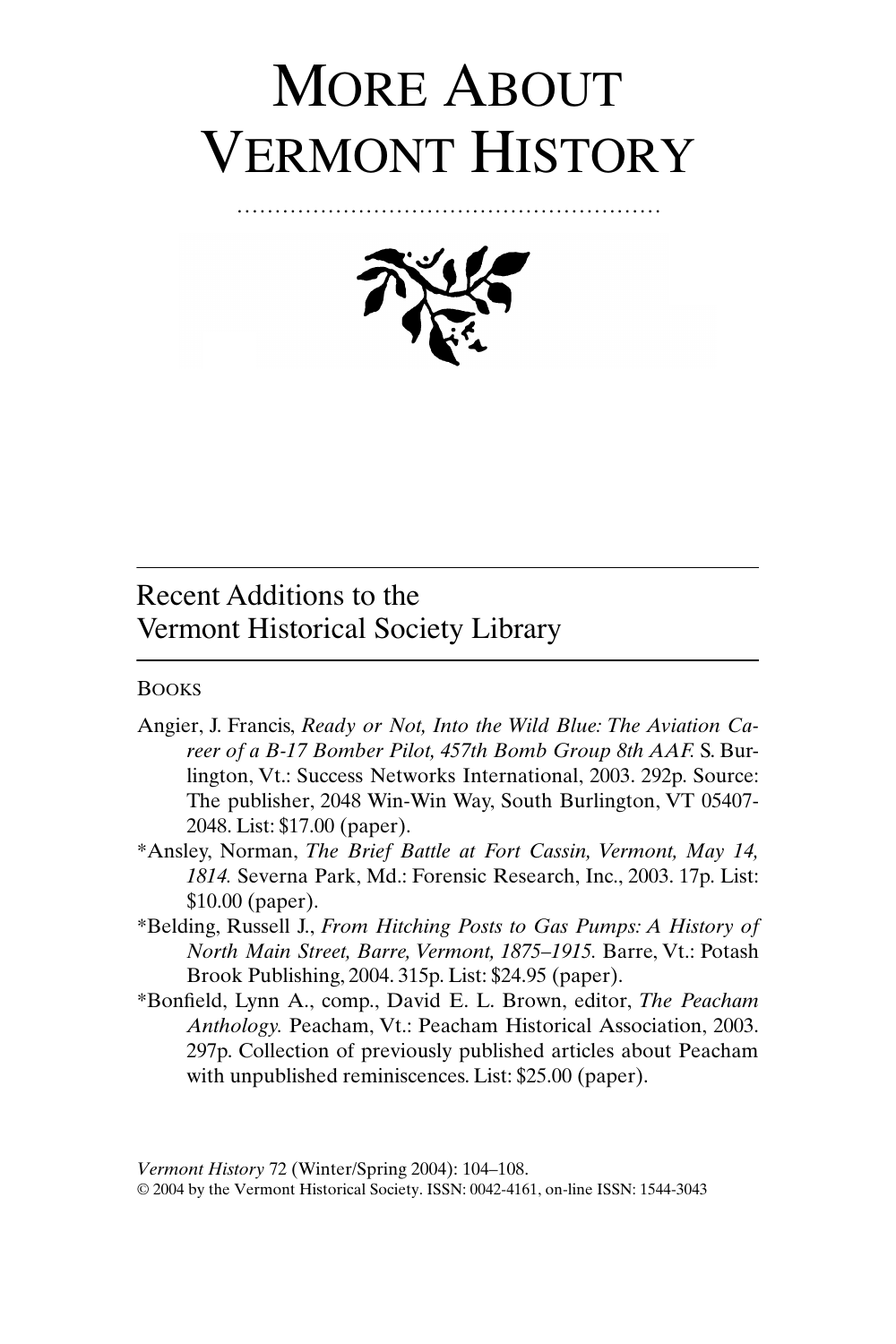- \*Cohn, Arthur B., *Lake Champlain's Sailing Canal Boats, An Illustrated Journey from Burlington Bay to the Hudson River: Building the Canal Schooner Lois McClure.* Basin Harbor, Vt.: Lake Champlain Maritime Museum, 2003. 187p. List: \$24.95 (paper).
- Dean, Howard, edited by Lisa Rogak, *Howard Dean in His Own Words.* New York: Thomas Dunne Books, 2003. 106p. List: \$7.95 (paper).
- \*Duffy, John J., Samuel B. Hand, and Ralph H. Orth, editors, *The Vermont Encyclopedia.* Hanover, N.H.: University Press of New England, 2003. 330p. List: \$39.95.
- \*Duncan, Dayton, with a preface by Ken Burns, *Horatio's Drive: America's First Road Trip.* New York: Alfred A. Knopf, 2003. 173p. List: \$24.95. About a Vermonter who drove across the country in 1903; companion volume to the PBS documentary of the same title.
- *Early History of Worcester, Vermont: Publication I.* Worcester, Vt.: Worcester Historical Society, 2003. 10p. Source: Worcester Historical Society, Inc., P.O. Box 329, Worcester, VT 05682. List: unknown (paper). Excerpted primarily from Charles C. Abbott's article written in the late 1870's.
- \*Easton, Frank B., Jr., and Friends, *Memories: A Collection.* Chapel Hill, N.C.: Chapel Hill Press, 2003. 199p. List: \$10.00. Author is from Craftsbury.
- \*Freeman, Castle, *A Stitch in Time: Townshend, Vermont, 1753–2003.* Townshend, Vt.: Townshend Historical Society, 2003. 288p. List: \$30.00. Town history.
- Gibavic, Annie, *Alone, But Not Lonely: One Woman's Hike on Vermont's Long Trail.* Littleton, N.H.: Bondcliff Books, 2003. 97p. Source: The publisher, P.O. Box 385, Littleton, NH 03561. List: unknown (paper).
- \*Gove, Bill, *Log Drives on the Connecticut River.* Littleton, N.H.: Bondcliff Books, 2003. 233p. List: \$29.95 (paper).
- \*Gove, Bill, *Sky Route to the Quarries: History of the Barre Railroad.* Littleton, N.H.: Bondcliff Books, 2003. 97p. List: \$21.95 (paper).
- \*Green, Mary Peet, *First Congregational Church in Cornwall.* No location: The author, 2003. 154p. List: \$15.00 (paper).
- Griswold, Steele Thatcher, *My First Eighty One Years: An Autobiography.* No location: The author, 2002. 171 leaves. Autobiography of Vermont industrialist. Source: Privately distributed.
- *Howard Dean: A Citizen's Guide to the Man who Would be President.* South Royalton, Vt.: Steerforth Press, 2003. 245p. List: \$12.95 (paper). Historical look at Dean's career in Vermont by reporters from the *Rutland Herald* and *Times-Argus.*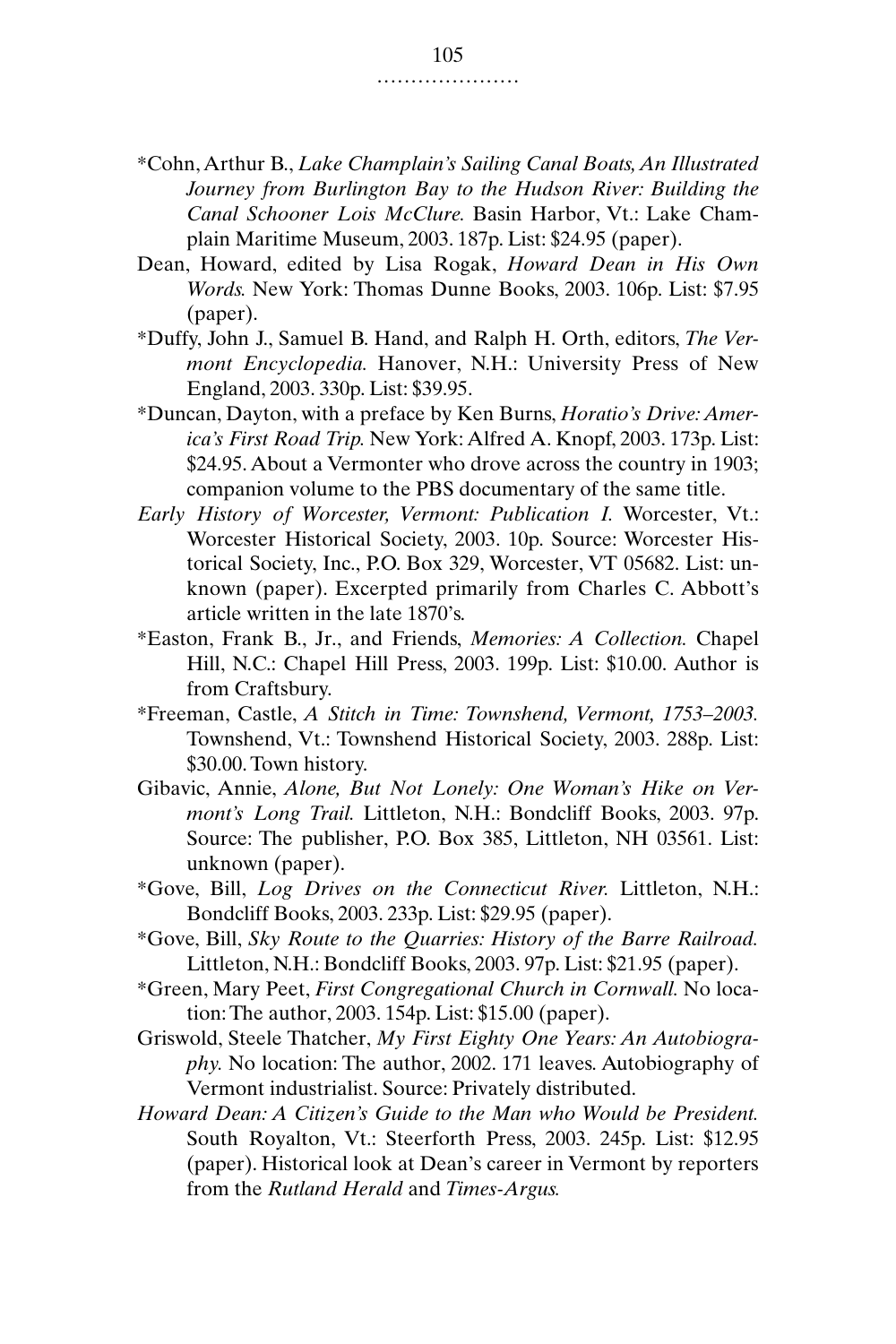- *An Introduction to Vermont Archaeology: Native American Archaeological Sites and the Chittenden County Circumferential Highway.* Burlington, Vt.: Consulting Archaeology Program, University of Vermont, 2003. 58p. Source: The publisher, 112 University Heights, Burlington, VT 05405. List: unknown (paper).
- Kebabian, Paul, *Writings on Tools & Toolmakers.* No place: Early American Industries Association, 2003. 29p. Source: The publisher, 167 Bakerville Road, South Dartmouth, MA 02748. List: \$8.00 (paper). Collection of writings by Vermont tool collector.
- Kenny, Kathleen M., et al, *Life and Death in the Northeast Kingdom: Archaeology and History at the Old Burial Ground in St. Johnsbury, Vermont, ca. 1790–1853.* 316p. Burlington, Vt.: Consulting Archaeology Program, University of Vermont, 2003. Source: The publisher, 112 University Heights, Burlington, VT 05405. List: unknown (paper).
- \*Kinsley, Rufus, edited and with an introduction by David C. Rankin*, Diary of a Christian Soldier: Rufus Kinsley and the Civil War.* New York: Cambridge University Press, 2004. 281p. List: \$30.00. Diary in collection of VHS Library.
- \*Minsinger, W. E., compiler and editor, *The 1927 Flood in Vermont and New England, November 3–7, 1927: An Historical and Pictorial Summary.* East Milton, Mass.: Blue Hill Meteorological Observatory and Science Center, 2003. 112p. List: \$26.00 (paper).
- \*Nelson, Bea Aldrich, and Barbara Kaiser Malloy, *Around Lake Memphremagog.* Chicago, Ill.: Arcadia, 2003. 128p. List: \$19.99 (paper). Principally photos.
- Offensend, Dorothy Backus, *The Western Vermont Slate Belt, Fair Haven.* Rutland, Vt.: Academy Books, 2003. 90p. Source: The author, 409 East St., Wallingford, VT 05773. List: \$15.00 (paper).
- O'Neil, Mary, *A Maritime and Adventurous Spirit, The Captain White Place, The Chickenbone Tavern: Whispers of Commerce, Transportation, and Life in 19th Century Burlington.* Burlington, Vt.: The author, 2003. Unpaginated. Report issued by VHS's Cate Fellowship winner.
- \*Putney Historical Society, *Putney: World's Best Known Small Town.* Charleston, S.C.: Arcadia, 2003. 160p. List: \$24.99 (paper). Town history with photographs.
- \*Schaefer, Inge, *Colchester.* Chicago, Ill.: Arcadia, 2003. 128p. List: \$19.99 (paper). Principally photos.
- \*Shalhope, Robert E., *A Tale of New England: The Diaries of Hiram Harwood, Vermont Farmer, 1810–1837.* Baltimore, Md.: Johns Hopkins University Press, 2003. 313p. List: \$45.00.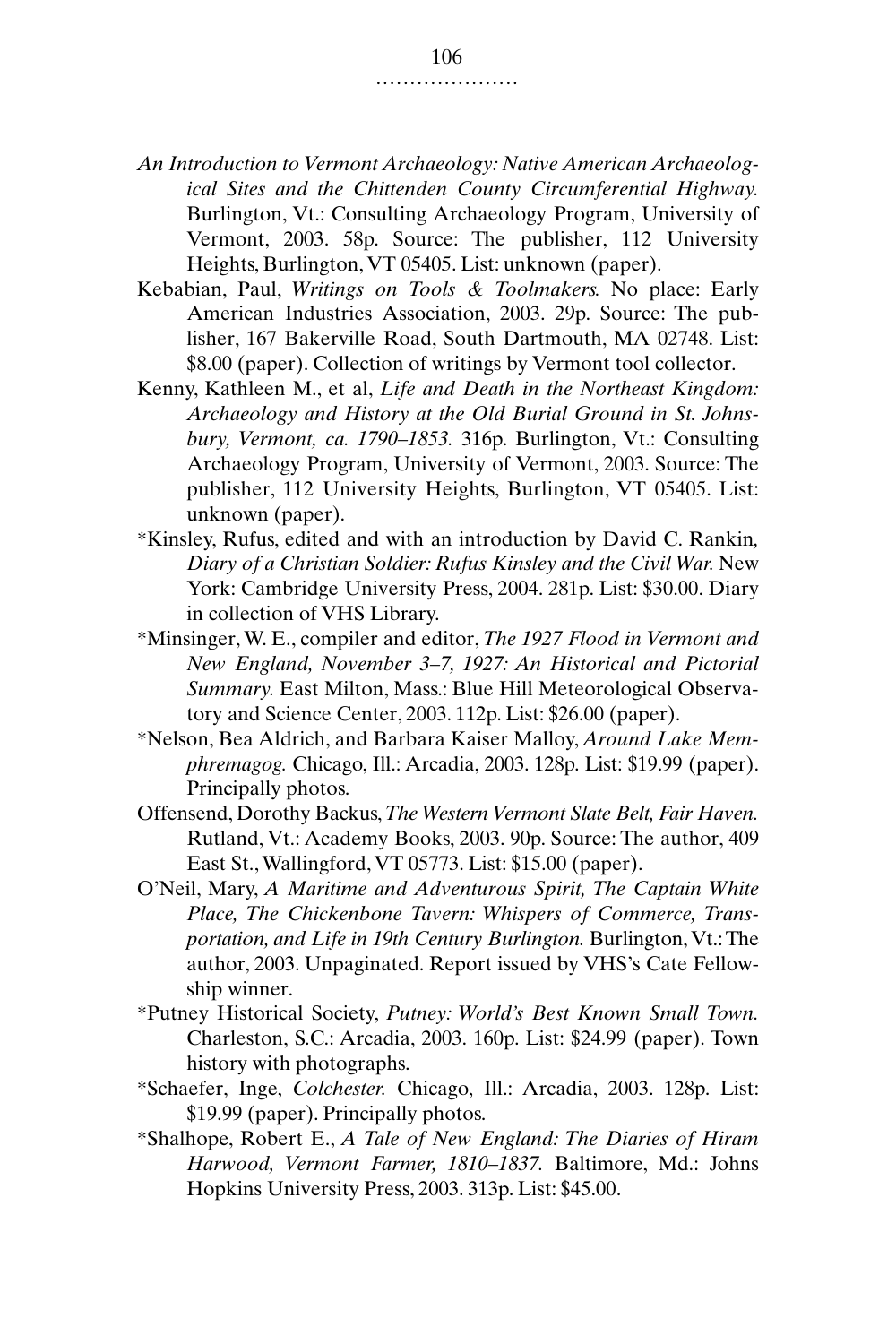- Trapp, Agathe von, *Memories Before and After The Sound of Music.* Franklin, Tenn.: Hillsboro Press, 2003. 212p. List: \$24.95. Member of famous family that moved to Vermont.
- Van Hollen, Christopher, *Big Basin Forest: An Informal History.* North Fayston, Vt.: The author, 1999. 214p. Source: The author, 780 Big Basin Road, North Fayston, VT 05660. History of a land trust in Faytson.
- Warden, Robert L., *Robert Remembers: Rural Life Memories of Robert L. Warden of Barnet Center, Vermont.* Barnet Center, Vt.: Warden Family Collections, 2003. 220p. Source: The publisher, 802 Warden Road, Barnet Center, VT 05821. List: unknown.
- Washington, Ida H., *Brave Enough: The Story of Rob Sanford, Vermont Pioneer Boy.* Weybridge, Vt.: Cherry Tree Books, 2003. 128p. Source: The author, 433 Perkins Road, Weybridge, VT 05753. List: unknown.

#### **ARTICLES**

- Buckley, Kerry W., "A President for the 'Great Silent Majority:' Bruce Barton's Construction of Calvin Coolidge," *The New England Quarterly,* 76, 4 (December 2003): 593–626.
- Goldberg, Jonah, "The 'Flatlanders' and their King," *National Review,* 55, 19 (October 13, 2003): 24–26. Vermont's recent past analyzed.
- Vermont Business Magazine, "Celebrating a Century: Saint Michael's College, 1904–2004," *Vermont Business Magazine,* Special issue, 2004. 46p.

### **GENEALOGY**

- Brown, Dick, and Jean M. Borland, *Glover, Vermont, Westlake Cemetery Gravestone Inscriptions & Other Genealogical Data.* Glover, Vt.: Glover Historical Society, 2002. 230p. Source: The publisher, 2042 Bean Hill Road, Glover, VT 05839. List: unknown.
- Heritage Quest, *Vermont 1900 Census Index.* North Salt Lake, Utah: Heritage Quest, 2001. 786p. List: \$175.00.
- Heritage Quest, *Vermont 1910 Census Index.* North Salt Lake, Utah: Heritage Quest, 2002. 822p. List: \$175.00.
- Hoag, Grace Griffith, and Hope Griffith Luedeke comps., *Kate Hill Kelley: Letters from Vermont Families, 1850–1889: Bartlett, Eddy, Feltus, Griffith, Hill, Hooker, Kelley, Lapham, Palmer, Dow/Sweat, Wheeler.* Baltimore, Md.: Gateway Press, 2003. 546p. Source: